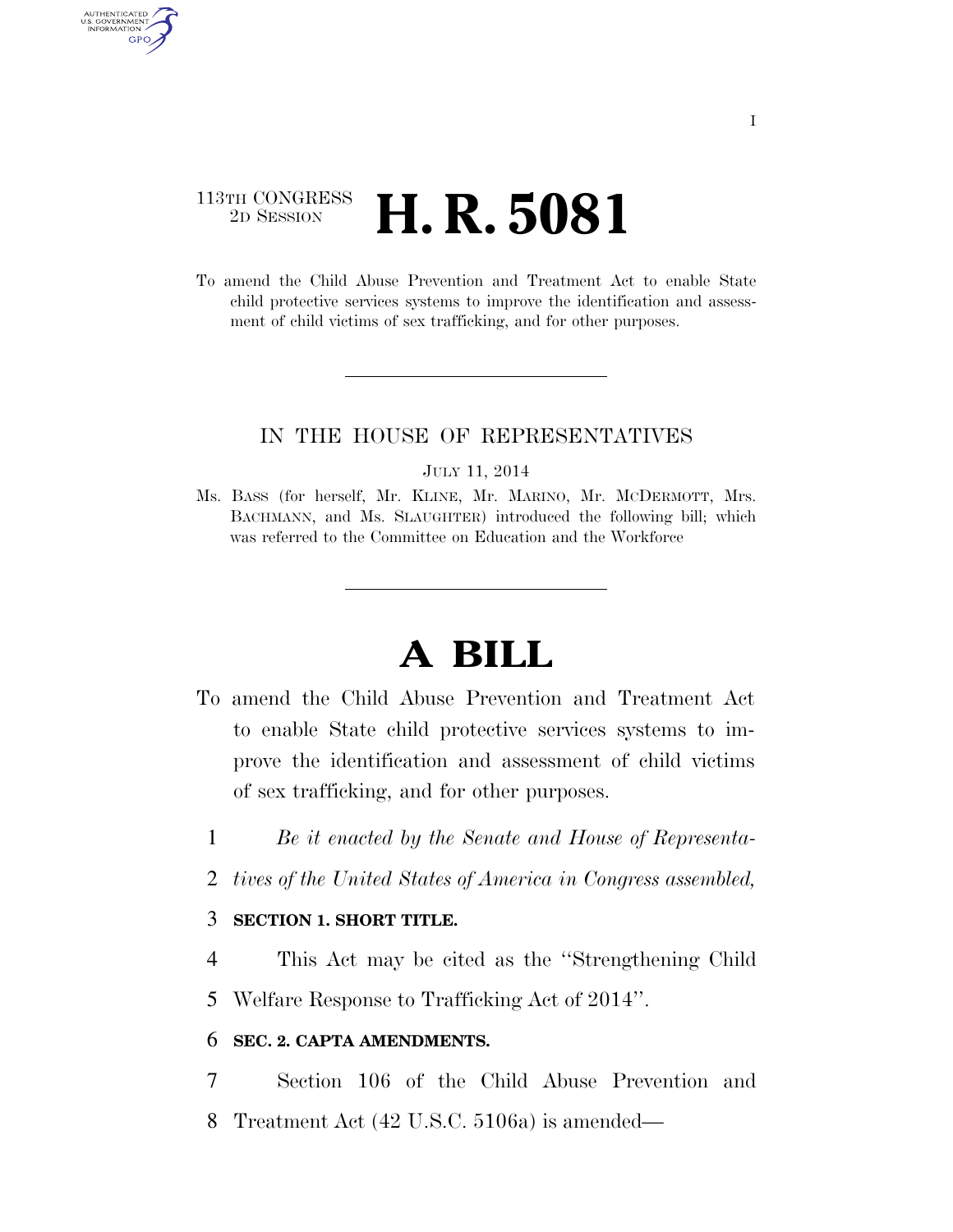| $\mathbf{1}$   | $(1)$ in subsection $(b)$ —                  |
|----------------|----------------------------------------------|
| $\overline{2}$ | (A) in paragraph $(2)(B)$ —                  |
| 3              | (i) by striking "and" at the end of          |
| $\overline{4}$ | clause (xxii); and                           |
| 5              | (ii) by adding at the end the fol-           |
| 6              | lowing:                                      |
| 7              | "(xxiv) provisions and procedures to         |
| 8              | identify and assess reports involving chil-  |
| 9              | dren who are sex trafficking victims, and    |
| 10             | which may include provisions and proce-      |
| 11             | dures to identify and assess reports involv- |
| 12             | ing children who are victims of severe       |
| 13             | forms of trafficking in persons described in |
| 14             | section of $103(9)(B)$ of the Trafficking    |
| 15             | Victims Protection Act of 2000 (22 U.S.C.    |
| 16             | 7102(9)(B));                                 |
| 17             | "(xxv) provisions and procedures for         |
| 18             | training representatives of the State child  |
| 19             | protective services systems about identi-    |
| 20             | fying and assessing children who are sex     |
| 21             | trafficking victims, and which may include   |
| 22             | provisions and procedures for such training  |
| 23             | with respect to children who are victims of  |
| 24             | severe forms of trafficking in persons de-   |
| 25             | scribed in section of $103(9)(B)$ of the     |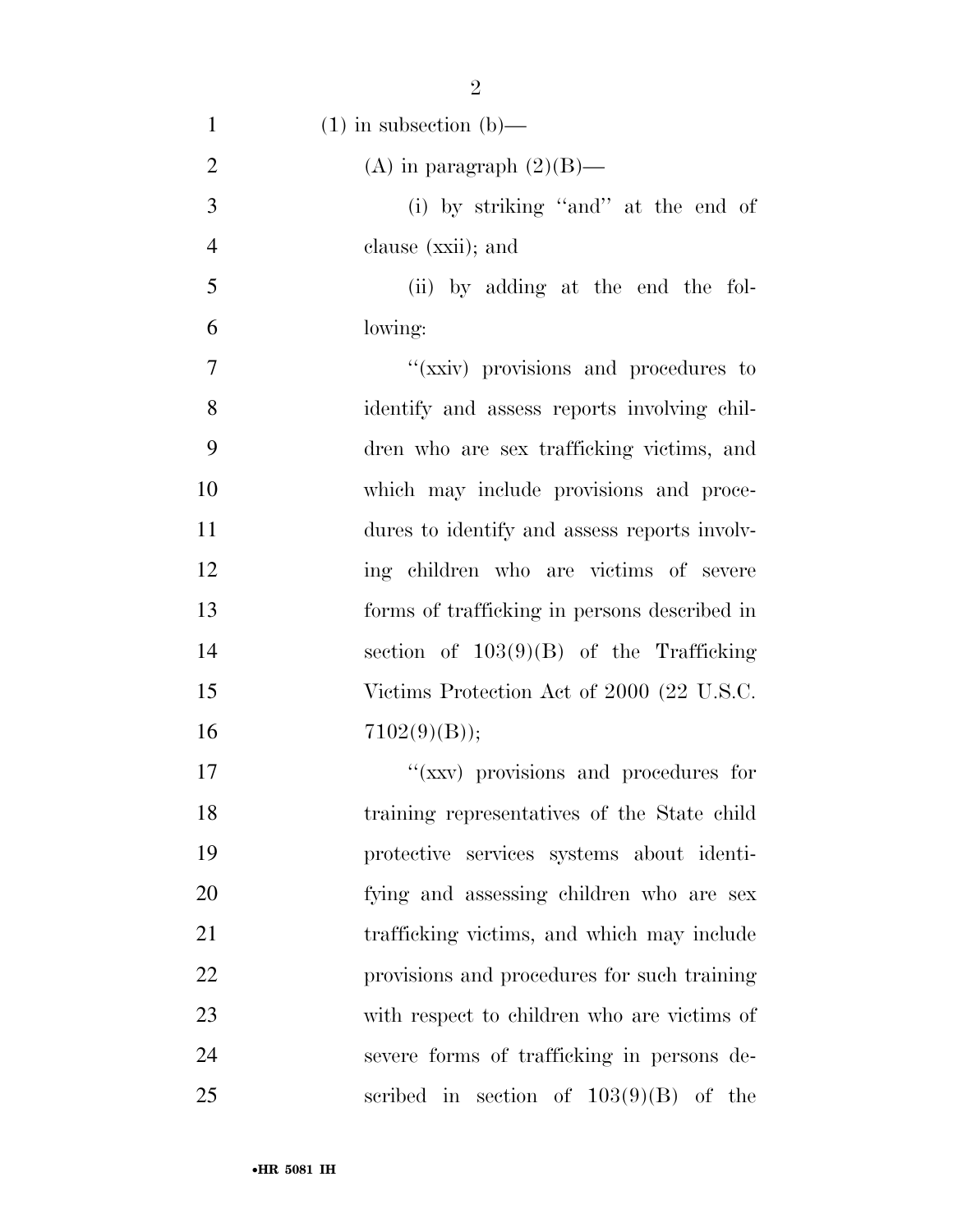| $\mathbf{1}$   | Trafficking Victims Protection Act of 2000     |
|----------------|------------------------------------------------|
| $\overline{2}$ | $(22 \text{ U.S.C. } 7102(9)(\text{B}))$ ; and |
| 3              | "(xxvi) provisions and procedures for          |
| $\overline{4}$ | identifying services (including the services   |
| 5              | provided by State law enforcement offi-        |
| 6              | cials, the State juvenile justice system, and  |
| 7              | social service agencies, such as runaway       |
| 8              | and homeless youth shelters) and proce-        |
| 9              | dures for appropriate referral to address      |
| 10             | the needs of children who are sex traf-        |
| 11             | ficking victims, and which may include         |
| 12             | provisions and procedures for the identi-      |
| 13             | fication of such services and procedures       |
| 14             | with respect to children who are victims of    |
| 15             | severe forms of trafficking in persons de-     |
| 16             | scribed in section of $103(9)(B)$ of the       |
| 17             | Trafficking Victims Protection Act of 2000     |
| 18             | $(22 \text{ U.S.C. } 7102(9)(\text{B}));$ ";   |
| 19             | (B) in paragraph $(2)(D)$ —                    |
| 20             | (i) by striking "and" at the end of            |
| 21             | clause $(v)$ ;                                 |
| 22             | (ii) by inserting "and" at the end of          |
| 23             | clause (vi); and                               |
| 24             | (iii) by adding at the end the fol-            |
| 25             | lowing:                                        |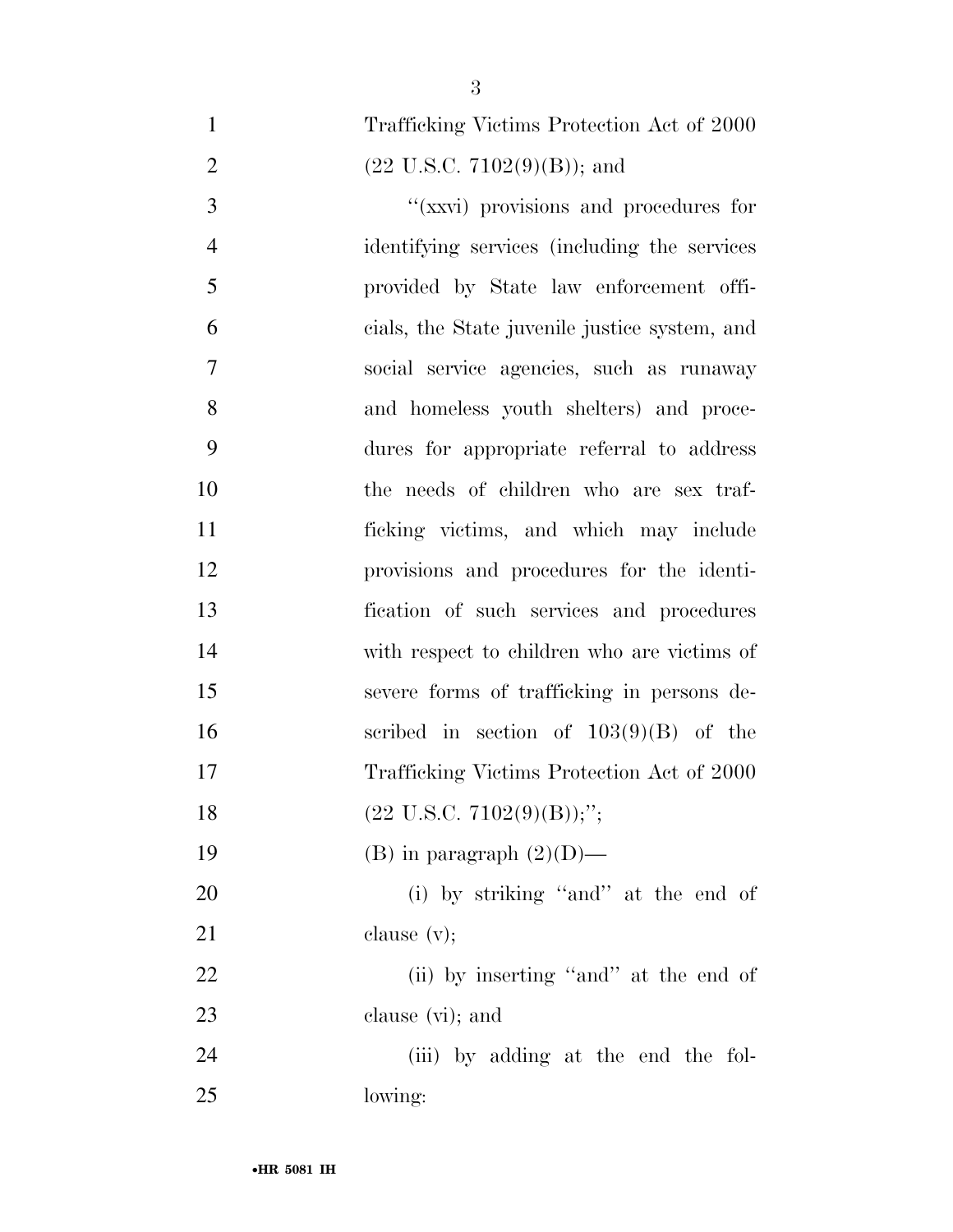| $\mathbf{1}$     | "(vii) the provisions and procedures                      |
|------------------|-----------------------------------------------------------|
| $\overline{2}$   | described in clauses (xxiv) and (xxvi) of                 |
| 3                | subparagraph $(B)$ ;"; and                                |
| $\overline{4}$   | $(C)$ in paragraph $(4)$ —                                |
| 5                | (i) by striking "and" at the end of                       |
| 6                | subparagraph $(A)$ ;                                      |
| $\boldsymbol{7}$ | (ii) by striking the period at the end                    |
| 8                | of subparagraph $(B)$ and inserting ";                    |
| 9                | and"; and                                                 |
| 10               | (iii) by adding at the end the fol-                       |
| 11               | lowing:                                                   |
| 12               | "(C) SEX TRAFFICKING VICTIM.—The                          |
| 13               | term 'sex trafficking victim' means a victim              |
| 14               | $of$ —                                                    |
| 15               | "(i) sex trafficking (as defined in sec-                  |
| 16               | tion $103(10)$ of the Trafficking Victims                 |
| 17               | Protection Act of 2000 (22 U.S.C.                         |
| 18               | $7102(10))$ ; or                                          |
| 19               | "(ii) a severe form of trafficking in                     |
| 20               | persons described in section $103(9)(A)$ of               |
| 21               | such Act $(22 \text{ U.S.C. } 7102(9)(\text{A})).$ "; and |
| 22               | $(2)$ in subsection (d), by adding at the end the         |
| 23               | following:                                                |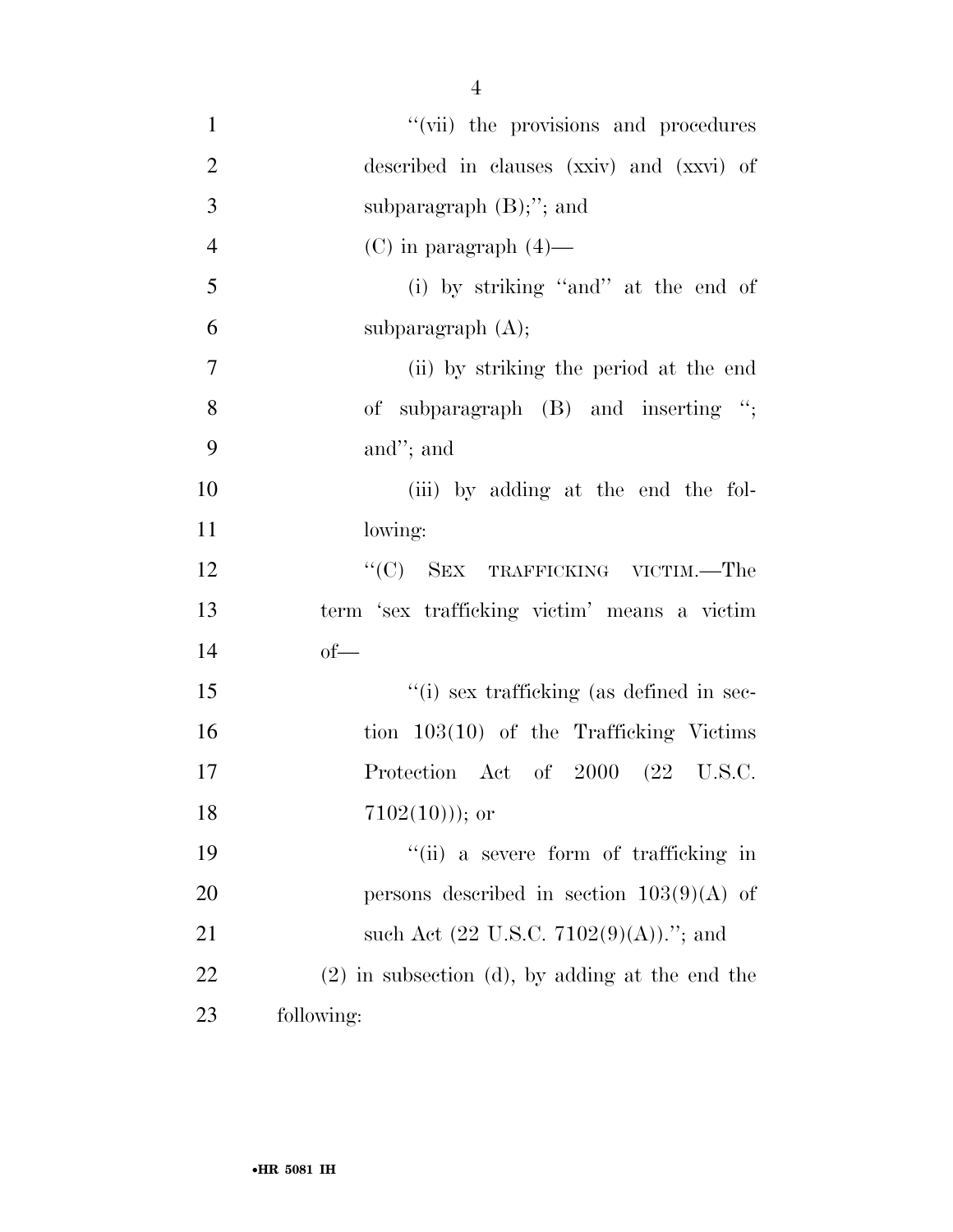| $\mathbf{1}$   | $\lq(17)$ The number of children identified under         |
|----------------|-----------------------------------------------------------|
| $\overline{2}$ | clause (xxiv) of subsection $(b)(2)(B)$ , and of such     |
| 3              | children—                                                 |
| $\overline{4}$ | $\lq\lq$ the number identified as sex traf-               |
| 5              | ficking victims (as defined in subsection                 |
| 6              | $(b)(4)(C)$ ; and                                         |
| $\overline{7}$ | $\lq\lq$ (B) in the case of a State that has provi-       |
| 8              | sions and procedures to identify children who             |
| 9              | are victims of severe forms of trafficking in per-        |
| 10             | sons described in section $103(9)(B)$ of the Traf-        |
| 11             | ficking Victims Protection Act of 2000 (22)               |
| 12             | U.S.C. $7102(9)(B)$ , the number so identified.".         |
| 13             | SEC. 3. REPORT TO CONGRESS.                               |
| 14             | (a) REPORT.—Not later than 1 year after the date          |
| 15             | of the enactment of this Act, the Secretary of Health and |
| 16             | Human Services shall submit to the Committee on Edu-      |
| 17             | cation and the Workforce of the House of Representatives  |
|                | 18 and the Committee on Health, Education, Labor, and     |
| 19             | Pension of the Senate, a report that—                     |
| 20             | (1) describes the specific type and prevalence of         |
| 21             | severe form of trafficking in persons to which chil-      |
| 22             | dren who are identified for services or intervention      |
| 23             | under the placement, care, or supervision of State,       |
| 24             | Indian tribe, or tribal organization child welfare        |
|                |                                                           |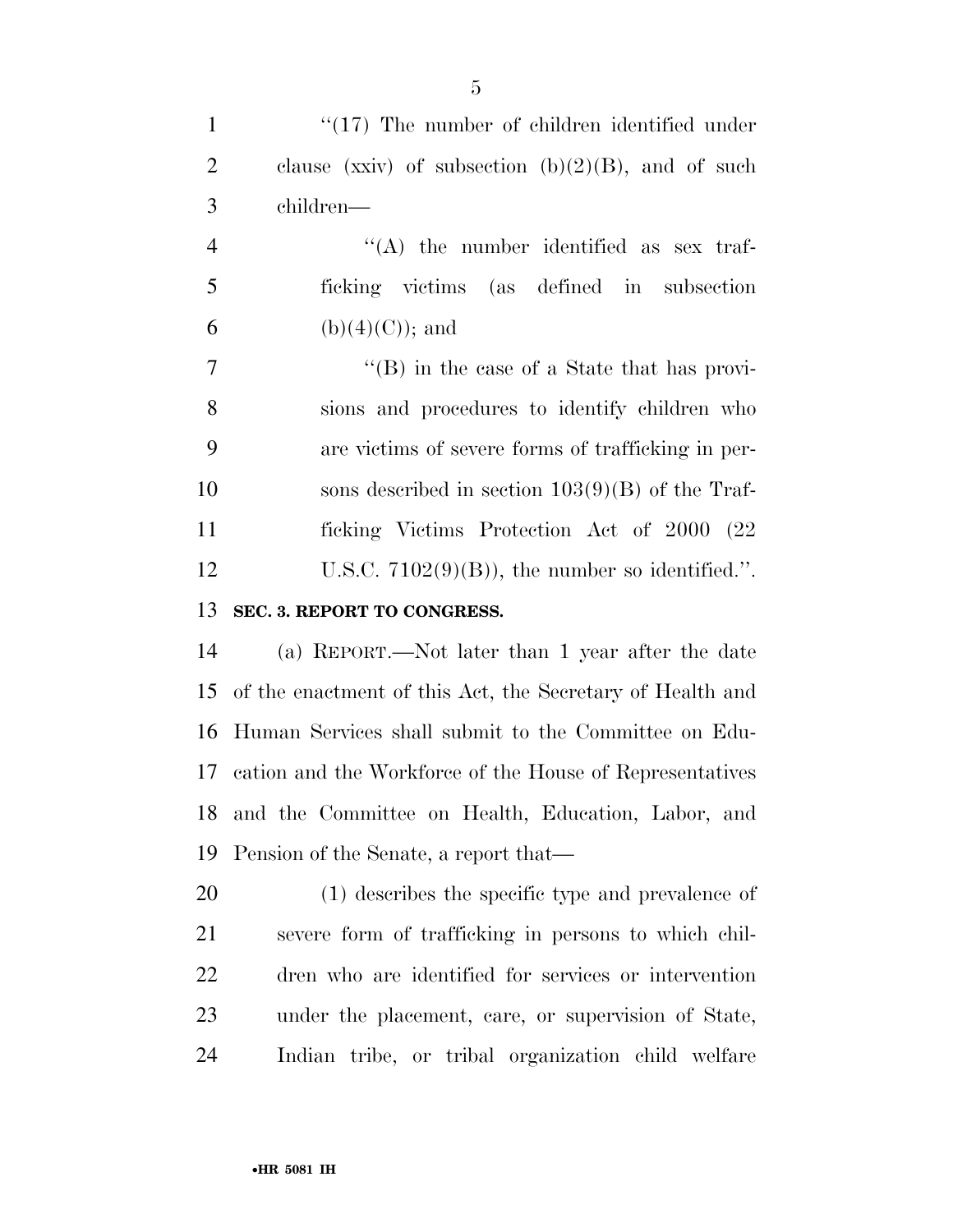| $\mathbf{1}$   | agencies have been subjected as of the date of enact-  |
|----------------|--------------------------------------------------------|
| $\overline{2}$ | ment of this Act;                                      |
| 3              | (2) summarizes the practices and protocols uti-        |
| $\overline{4}$ | lized by States to identify and serve—                 |
| 5              | (A) under section $106(b)(2)(B)$ of the                |
| 6              | Child Abuse Prevention and Treatment Act (42)          |
| 7              | U.S.C. $5106a(b)(2)(B)$ , children who are vic-        |
| 8              | tims of trafficking; and                               |
| 9              | (B) children who are at risk of becoming               |
| 10             | victims of trafficking; and                            |
| 11             | (3) specifies any barriers in Federal laws or          |
| 12             | regulations that may prevent identification and as-    |
| 13             | sessment of children who are victims of trafficking,   |
| 14             | including an evaluation of the extent to which States  |
| 15             | are able to address the needs of such trafficked chil- |
| 16             | dren without altering the definition of child abuse    |
| 17             | and neglect under section 3 of the Child Abuse Pre-    |
| 18             | vention and Treatment Act (42 U.S.C. 5101 note).       |
| 19             | (b) DEFINITIONS.—For purposes of this section:         |
| 20             | (1) SEVERE FORM OF TRAFFICKING IN PER-                 |
| 21             | sons.—The term "severe form of trafficking in per-     |
| 22             | sons" has the meaning given the term in section        |
| 23             | $103(9)$ of the Trafficking Victims Protection Act of  |
| 24             | 2000 (22 U.S.C. 7102(9)).                              |